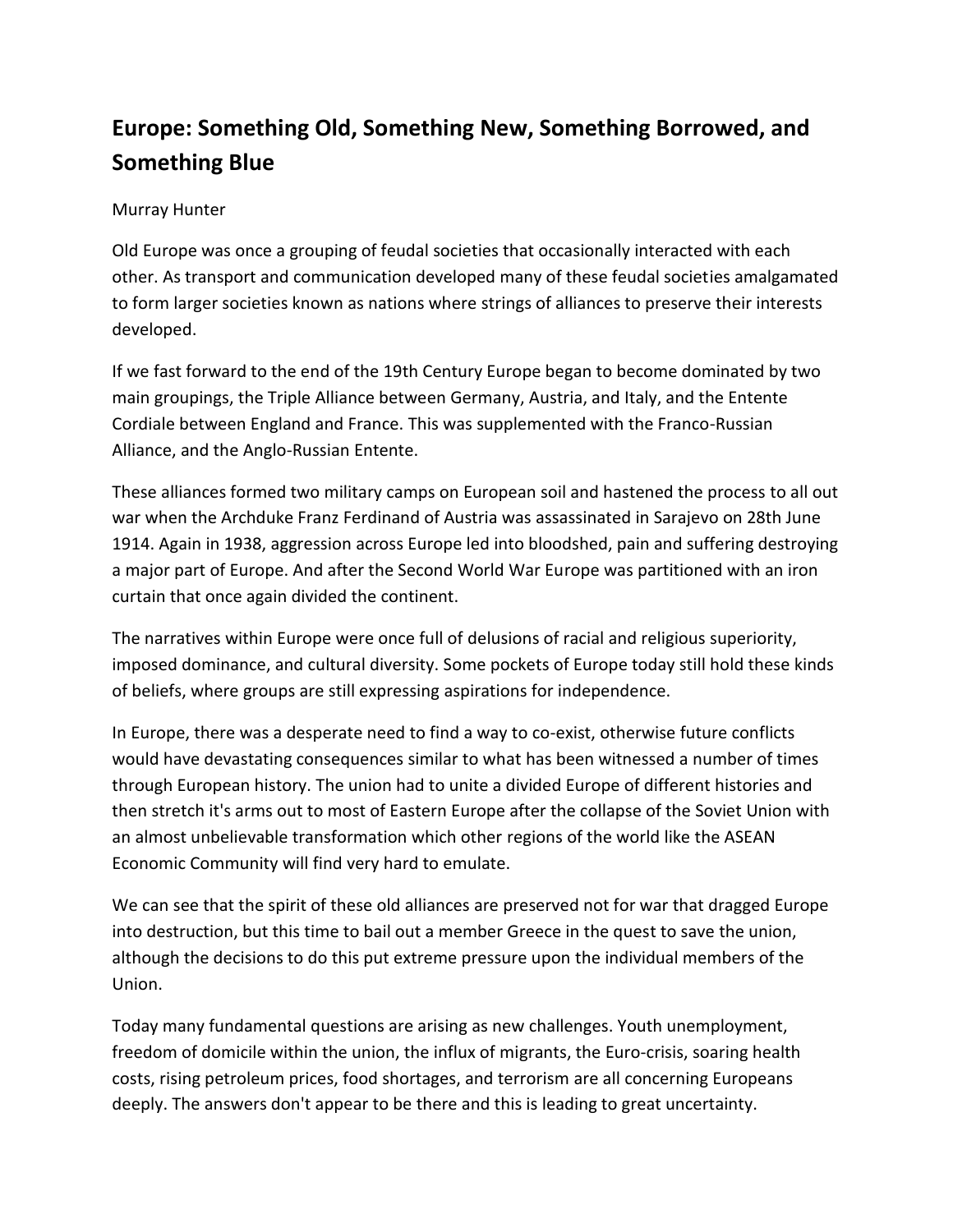The European phenomena is still incomplete. We had the political revolution symbolized by the blue European Union flag flying above European land and institutions under flickering with the winds that once blew through a divided Europe. The second revolution is an economic one, symbolized by the common regulation and the Euro currency. This is currently presenting great challenges as we are still finding that common regulation is not as easy as anticipated due to the cultural diversity and situational issues that persist within the union member states. The Euro and uniform financial regulation had unforeseen consequences. The perceived strength of the union, a common currency also had a paradoxical weakness in that it severely limited the utilization of monetary policy, as the EU has now found. Relying almost solely on budgetary mechanisms for fiscal control along Keynesian philosophies is not enough for member states.

Undoubtedly the European Union Economic approach needs another mechanism. The Euro currency is not the "Higgs Boson" particle that everybody anticipated, and another mechanism to financially drive Europe is needed. But the answer may come in a similar manner to scientists at CERN who discovered that quantum mechanics is extremely complex to truly understand, and the deep fundamentals are within the individual parts, rather than the whole.

There is another revolution that is needed to create the great EU as originally dreamed about. And this revolution is the hardest of all to achieve. It's a mistake to believe that this revolution will come from the committee rooms of the European Parliament. No revolution ever comes from a legislature.

This revolution is a spiritual one about vision for a new Europe and it must come from the streets of Munich, the streets of Paris, villages in Romania, and towers in Barcelona, and so on. The vanguard of this revolution will be the same people who were involved in the Arab Spring, the uprisings in Burma and Iran, and the Occupy movement in the United States, the youth of Europe.

The European Union must find the right balance between debate and consensus on an overall vision. That vision must permeate into all aspects of society. Without this vision Europe cannot progress and may actually decline. The people of Europe need a new identity that carries both meaning and a sense of excitement about the future.

And what must be borrowed by the European Union, once discarded in an attempt to create a pan-Euro culture is the *"hotch potch"* of cultural diversity that exists within the member states. Uniformity does not bring strength, diversity brings strength which has been unrecognized. Diversity is what makes Europe and the Commission has over the years tried to create a Europe of the lowest common denominator (LCD). Europe has actually been stripped of its very strength. The answer is not in the pan-Euro approach but engaging the diversity within the